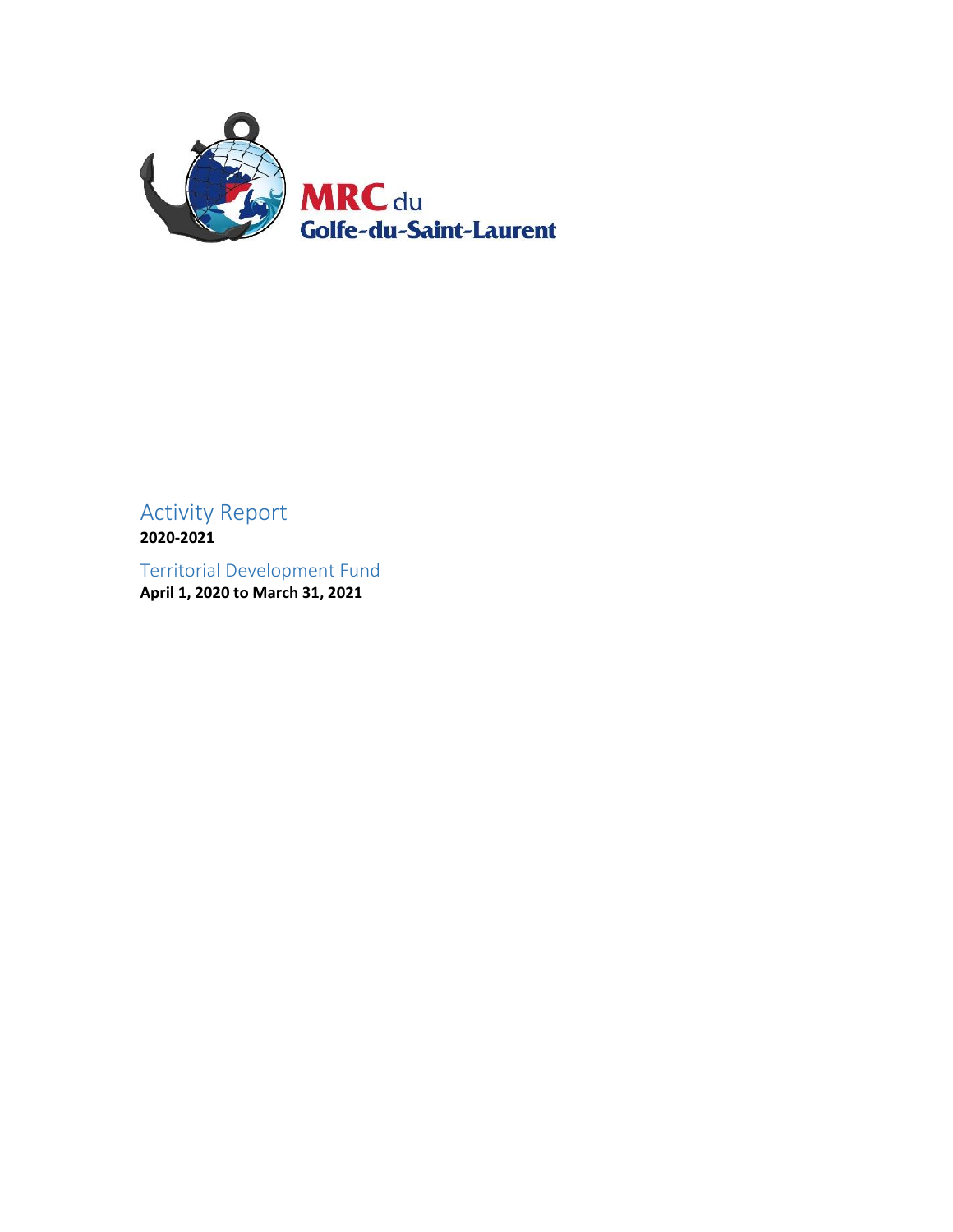### **Introduction**

In April 2015, the Territorial Development Fund was established to support the MRCs in their local and regional development responsibilities. This fund is the result of an agreement between the MRC du Golfe-du-Saint-Laurent and the Ministère des Affaires municipales et de l'Habitation (MAMH) for the period of April 1, 2015 to March 31, 2020 and encompassed a total amount of \$5,050,978.39 to carry out the following intervention priorities adopted by the MRC du Golfe-du-Saint-Laurent:

- 1. The implementation of its mandate regarding land planning and development of the territory;
- 2. The support to local municipalities in professional expertise or to establish sharing of services (social, cultural, tourist, environmental, technological or other);
- 3. The promotion of entrepreneurship, support of entrepreneurship and the enterprise;
- 4. The mobilization of communities and support towards the realization of strategic projects to improve living environments, in particular in the areas of social, cultural, economic and environmental;
- 5. The establishment, funding and implementation of sectoral agreements for local and regional development with government departments or agencies;
- 6. The support for rural development within the MRC of Golfe-du-Saint-Laurent.

The MRC du Golfe-du-Saint-Laurent is pleased to present the activity report covering the period from April 1, 2020 to March 31, 2021 and report on the use of funds from the Territorial Development Fund and the results achieved.

#### **Priority 1**  $\triangleright$  The implementation of its mandate regarding land planning and development of the territory;

| <b>Projects</b>                                                             | <b>Commitment</b><br>vear | Total cost of<br>the project | Amount awarded | <b>Disbursements</b><br>made up to 31-<br>03-2020 | Amount<br>disbursed<br>2020-2021 | <b>Balance to</b><br>disburse |
|-----------------------------------------------------------------------------|---------------------------|------------------------------|----------------|---------------------------------------------------|----------------------------------|-------------------------------|
| MRC du Golfe-du-Saint-Laurent<br>Land Planner - work of the land<br>planner | 2019-2020                 | 58 154.33 \$                 | 58 154.33 \$   | 58 154.33 \$                                      | $0.00$ \$                        | 0\$                           |
| Total                                                                       |                           | 58 154,33 \$                 | 58 154,33 \$   | 58 154,33 \$                                      | $0,00$ \$                        | 0\$                           |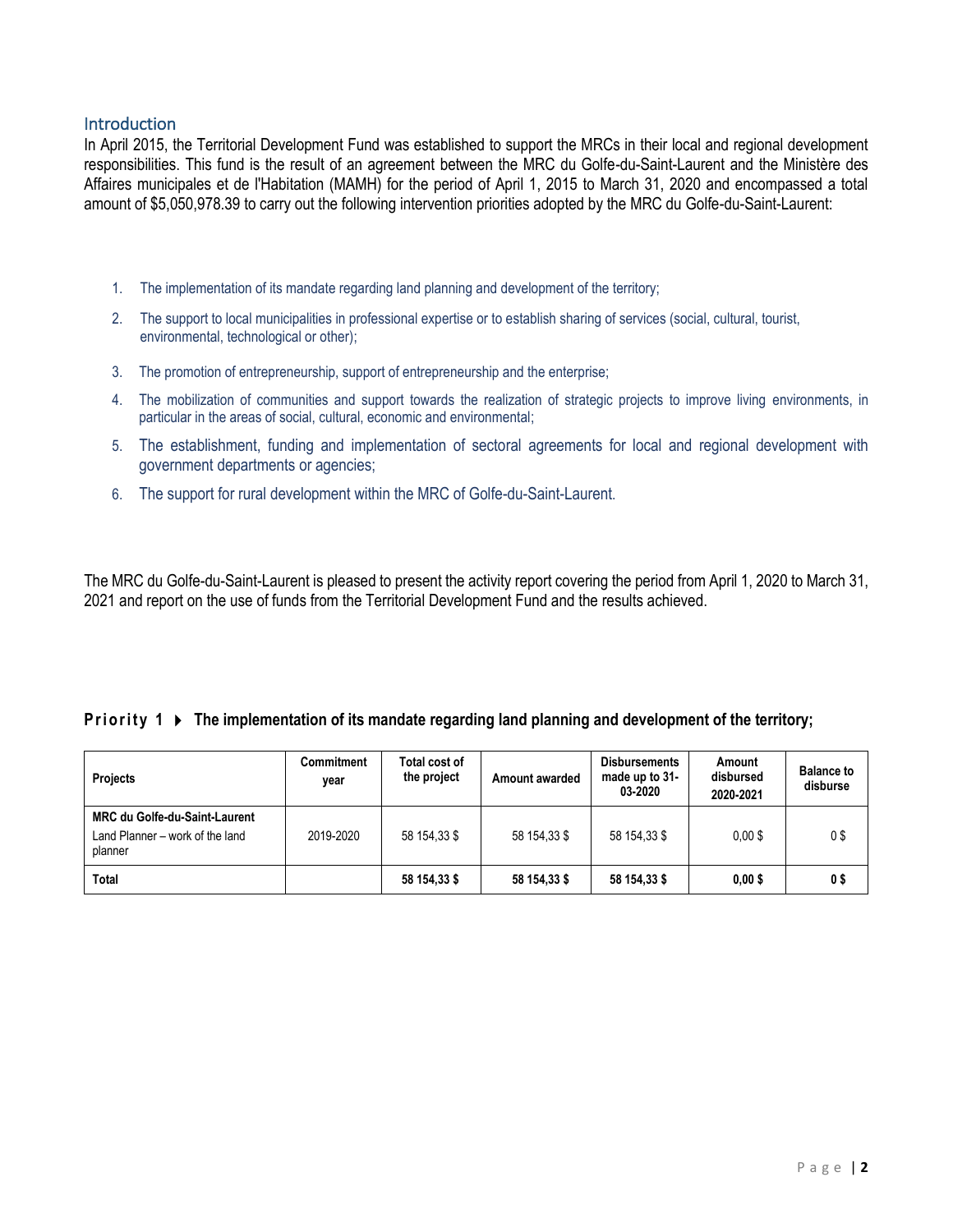**Priority 2 ▶ The support to local municipalities in professional expertise or to establish sharing of services (social, cultural, tourist, environmental, technological or other);**

| Projects                                                                                                                                                     | <b>Commitment</b><br>year          | Total cost of the<br>project | Amount<br>awarded | <b>Disbursements</b><br>made up to<br>31-03-2020 | Amount<br>disbursed<br>2020-2021 | <b>Balance to</b><br>disburse |
|--------------------------------------------------------------------------------------------------------------------------------------------------------------|------------------------------------|------------------------------|-------------------|--------------------------------------------------|----------------------------------|-------------------------------|
| <b>MRC du Golfe-du-Saint-</b><br>Laurent<br>Project for the pooling of<br>equipment, infrastructure,<br>services or activities in a<br>municipal environment | 2018-2019<br>Projet non<br>Terminé | 111 987,00 \$                | 61 987,00 \$      | $0.00$ \$                                        | $0.00$ \$                        | 61 987,00 \$                  |
| <b>MRC du Golfe-du-Saint-</b><br>Laurent<br>Route Blanche signage                                                                                            | 2019-2020<br>Projet non<br>terminé | 20 000,00 \$                 | 20 000.00 \$      | 5 689.01 \$                                      | $0.00$ \$                        | 14 360.48 \$                  |
| <b>Total</b>                                                                                                                                                 |                                    | 131 987,00 \$                | 81 987,00 \$      | 5 689,01 \$                                      | $0,00$ \$                        | 14 360.48 \$                  |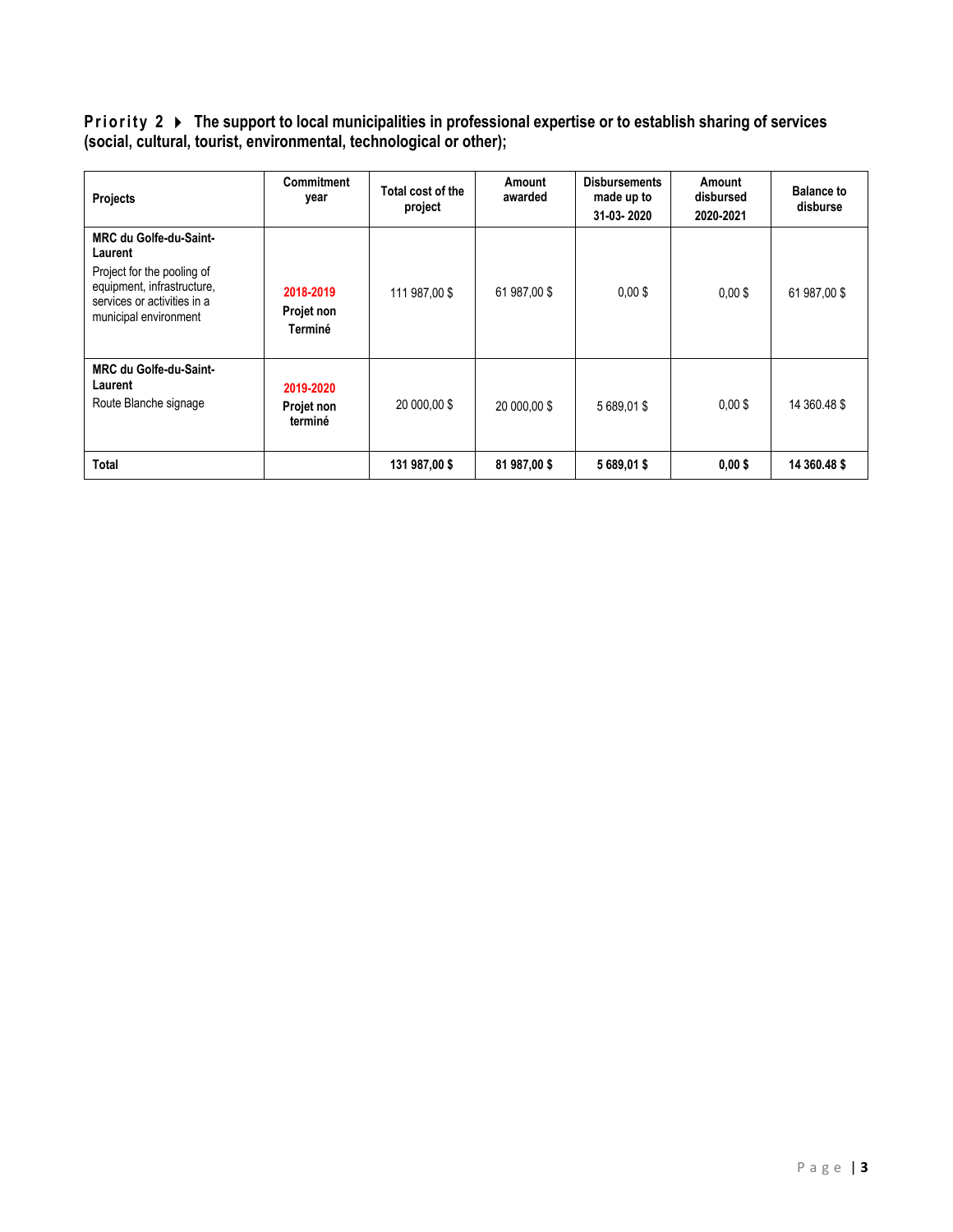| <b>Projects</b>                                                                                                | <b>Commitment</b><br>year | Total cost of<br>the project | Amount awarded | <b>Disbursements</b><br>made up to<br>31-03-2020 | Amount<br>disbursed<br>2020-2021 | <b>Balance to</b><br>disburse |
|----------------------------------------------------------------------------------------------------------------|---------------------------|------------------------------|----------------|--------------------------------------------------|----------------------------------|-------------------------------|
| Garage S & S<br>Start-up of a small engine repair<br>garage in Saint-Augustin                                  | 2017-2018                 | 21 814,92 \$                 | 5 000.00 \$    | 4 000.00 \$                                      | $0.00$ \$                        | $0,00$ \$                     |
| La Perle Rare LBS<br>Start-up of a small boutique (adult and<br>children clothing, medical uniforms,<br>decor) | 2018-2019<br>Desiast nat  | 12 190,54 \$                 | 6 095,27 \$    | 4 876,22 \$                                      | $0.00$ \$                        | 1 219,05 \$                   |

**2019-2020** | 90 139,77 \$ | 7 500.00 \$ | 6 000,00 \$ | 1 500,00 \$ | 0,00 \$

**124 145,23 \$ 18 595,27 \$ 14 876,22 \$ 1 500,00 \$ 1 219,05 \$**

## **Priority 3**  $\triangleright$  Promotion of entrepreneurship, support of entrepreneurship and the enterprise;

**Project not closed**

**Richard Monger** Fishing enterprise

**Total**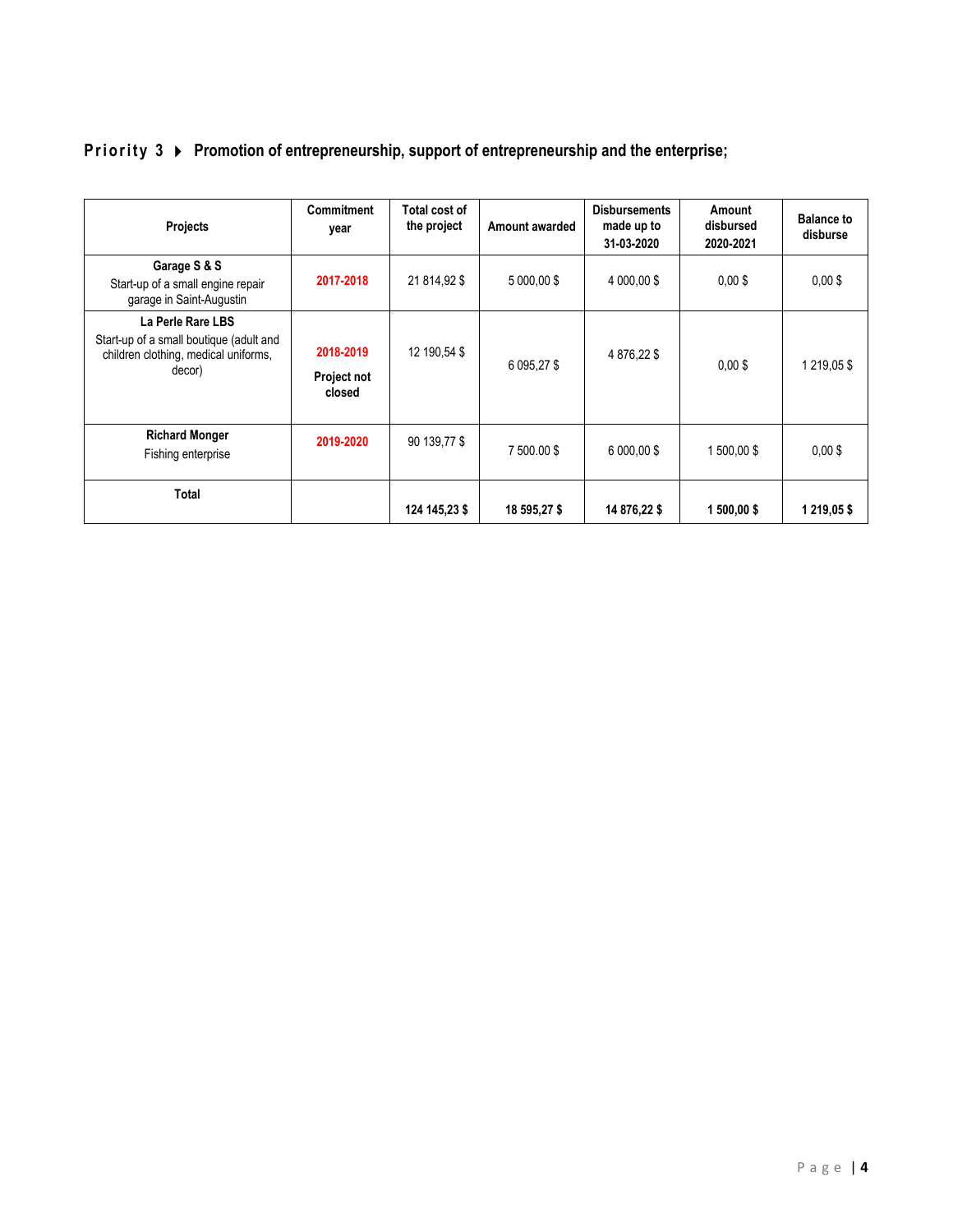### **Priority 4**  $\triangleright$  **The mobilization of communities and support towards the realization of strategic projects to improve living environments, in particular in the areas of social, cultural, economic and environmental;**

| Projects                                                                                                                                            | Commitment<br>year                          | Total cost of the<br>project | Amount<br>awarded | <b>Disbursements</b><br>made up to<br>31-03-2020 | <b>Disbursements</b><br>made<br>2020-2021 | <b>Balance to</b><br>disburse |
|-----------------------------------------------------------------------------------------------------------------------------------------------------|---------------------------------------------|------------------------------|-------------------|--------------------------------------------------|-------------------------------------------|-------------------------------|
| Archéo-Mamu Côte-Nord                                                                                                                               |                                             | 59 866,00 \$                 |                   |                                                  |                                           |                               |
| Blanc Sablon archeological adventure                                                                                                                | 2017-2018                                   |                              | 3 000,00 \$       | $0,00$ \$                                        | 2 952,00 \$                               | $0,00$ \$                     |
| <b>Voyages Coste</b><br>Organisational restructuration/hiring of<br>a coordinator                                                                   | 2018-2019                                   | 55 890,00 \$                 | 31 913.00 \$      | 25 530,40 \$                                     | 6 382,20 \$                               | $0.00$ \$                     |
| <b>MRC le Golfe-du-Saint-Laurent</b><br>Contract the services of L4<br>communications (M. Louis Lavergne) as<br>a communications consultant 2019-20 | 2019-2020                                   | 18 200,00 \$                 | 9 100,00 \$       | 7805,44\$                                        | 1 294,56 \$                               | $0,00$ \$                     |
| Municipalité de Blanc-Sablon<br>Summer Camp 2019                                                                                                    | 2019-2020                                   | 26 096.00 \$                 | 14 074.40 \$      | 11 259,52 \$                                     | 2814,88\$                                 | $0,00$ \$                     |
| Municipalité de Gros-Mécatina<br>Purchase of a Bambi Bucket to assist in<br>the prevention of forest fires                                          | 2019-2020<br>Projet not<br>completed        | 19 637,32 \$                 | 7 637,32 \$       | 6 109,86 \$                                      | $0.00$ \$                                 | 1527,46\$                     |
| <b>CEDFOB</b><br>Start a Rhodiola Rosea production on<br>the LNS                                                                                    | 2019-2020<br>Projet not<br>completed        | 66 474.07 \$                 | 34 224,07 \$      | 27 379,26 \$                                     | $0,00$ \$                                 | 6 844,81 \$                   |
| Éric Labbé<br>Broad band - Hiring of M. Éric Labbé,<br>consultant / to evaluate preliminary calls<br>for funding                                    | 2019-2020<br>Projet not<br>completed        | 5 500,00 \$                  | 5 500,00 \$       | $0,00$ \$                                        | $0,00$ \$                                 | 5 500,00 \$                   |
| Harbour Authority de Chevery<br>Floating docks repair                                                                                               | 2019-2020<br>Projet not<br>completed        | 30 015,00 \$                 | 2 013,50 \$       | 1610,80\$                                        | $0,00$ \$                                 | 402, 70\$                     |
| The Whiteley Museum/Assocation<br>for the Development of Tourism<br>Archeological feasibility study                                                 | 2019-2020<br><b>Projet not</b><br>completed | 10 500,00 \$                 | 9 450,00 \$       | 7 560,00 \$                                      | $0,00$ \$                                 | 1890,00\$                     |
| Municipalité de Blanc-Sablon<br>Safety of our seniors                                                                                               | 2019-2020<br>Projet not<br>closed           | 7 048,35 \$                  | 6 043.51 \$       | 4 834,81 \$                                      | $0,00$ \$                                 | 1 208,70 \$                   |
| Realm<br>Bus purchase                                                                                                                               | 2019-2020<br>Projet not<br>closed           | 30 292,01 \$                 | 15 146,00 \$      | 12 116,80 \$                                     | $0,00$ \$                                 | 12 116,80 \$                  |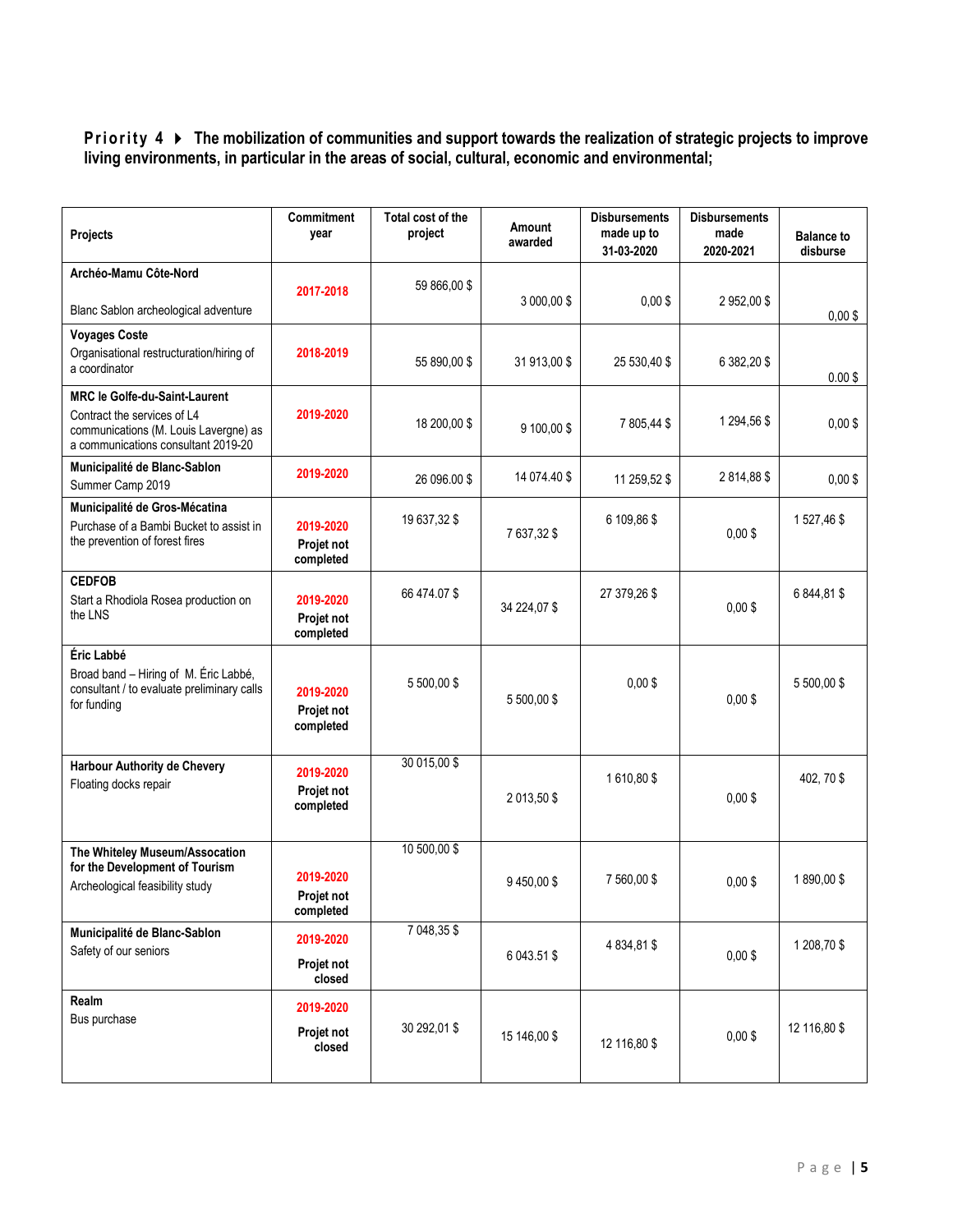| Municipalité de la Côte-Nord-du-<br>Golfe-du-Saint-Laurent<br>Truck purchase to assure safety of<br>citizens       | 2019-2020<br>Projet not<br>closed | 46 689,50 \$  | 31 489,50 \$  | 25 191,60 \$  | $0.00$ \$    | 6 297,90 \$  |
|--------------------------------------------------------------------------------------------------------------------|-----------------------------------|---------------|---------------|---------------|--------------|--------------|
| <b>MRC Manicouagan</b><br>Partnership to improve the welcome<br>and experience of visitors                         | 2019-2020<br>Projet not<br>closed | 150 000,00 \$ | 5 040,00 \$   | $0,00$ \$     | $0,00$ \$    | 5 040,00 \$  |
| <b>Commission Scolaire du Littoral</b><br>Mecatina school community playground                                     | 2019-2020<br>Projet not<br>closed | 191 217,92 \$ | 25 000,00 \$  | 20 000,00 \$  | $0,00$ \$    | 5 000,00 \$  |
| Realm<br>Seal foundry pot                                                                                          | 2019-2020<br>Projet not<br>closed | 16 958,49 \$  | 8479,25\$     | 6783,40\$     | $0,00$ \$    | 1695,85\$    |
| Corporation de développement<br>économique Est-Ouest<br>Feasibility study on Multisport complex<br>in Blanc Sablon | 2019-2020                         | 4 500,00 \$   | 4 050,00\$    | 3 240,00 \$   | 810,00\$     | $0.00$ \$    |
| Municipalité de la Côte-Nord-du-<br>Golfe-du-Saint-Laurent<br>Door to door fire safety                             | 2019-2020<br>Projet not<br>closed | 15 527,85 \$  | 13 537,17 \$  | 10 829,74 \$  | 0,00\$       | 2 707,43 \$  |
| Total                                                                                                              |                                   | 754 412,51 \$ | 225 697,72 \$ | 170 251,63 \$ | 14 253,64 \$ | 50 231,65 \$ |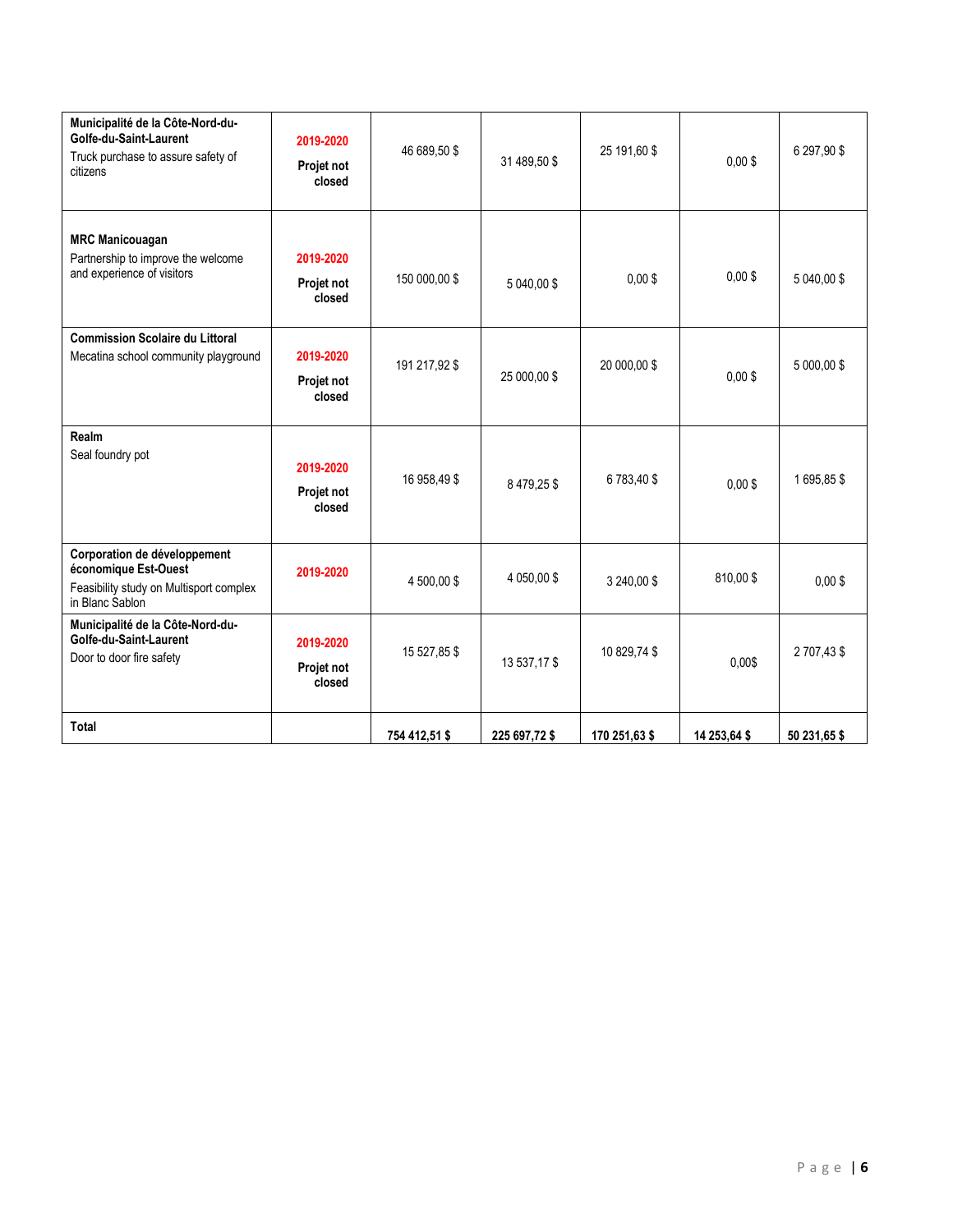#### **Priority 5** ▶ The establishment, funding and implementation of sectoral agreements for local and regional **development with government departments or agencies;**

| <b>Agreements</b>                                                                                                                                       | Start date | End date  | Total amount of<br>agreement | Amount engaged | Amount<br>disbursed |
|---------------------------------------------------------------------------------------------------------------------------------------------------------|------------|-----------|------------------------------|----------------|---------------------|
| <b>Regional Tourism Partnership</b><br>Agreement (Tourisme Côte-Nord)                                                                                   | 2016-2017  | 2018-2019 | 582 518,00 \$                | 20 000,00 \$   | 20 000,00 \$        |
| Sectoral agreement to support the<br>development of healthy<br>communities<br>Centre intégré de santé et de services<br>sociaux de la Côte-Nord (CISSS) | 2016-2017  | 2018-2019 | 69 763.00 \$                 | 21 521.00 \$   | 21 521,00 \$        |
| Sectoral agreement to support the<br>development of healthy<br>communities<br>Centre intégré de santé et de services<br>sociaux de la Côte-Nord         | 2018-2019  | 2020-2021 | 241 302.00 \$                | 48 744,00 \$   | 10 762.59 \$        |

### *Projects / Healthy Community Development Support Fund*

| <b>Projects</b>                                                           | <b>Commitment</b><br>year | Total cost of the<br>project | Amount<br>awarded | <b>Disbursements</b><br>made up to<br>31-03-2020 | Amount<br>disbursed<br>2020-2021 | <b>Balance to</b><br>disburse |
|---------------------------------------------------------------------------|---------------------------|------------------------------|-------------------|--------------------------------------------------|----------------------------------|-------------------------------|
| Municipalité de Blanc-Sablon<br>Healthy lifestyle at the community        | 2019-2020                 | 5937.90\$                    | 5 344.11 \$       | 4 275.29 \$                                      |                                  | 1 068.82 \$                   |
| center                                                                    | Projet not<br>completed   |                              |                   |                                                  |                                  |                               |
| <b>Commission Scolaire du Littoral</b><br>Netagamiou school training zone | 2019-2020                 | 32 119.71 \$                 | 10 000.00 \$      | 8 000.00 \$                                      |                                  | 2 000,00\$                    |
|                                                                           | Projet not<br>completed   |                              |                   |                                                  |                                  |                               |
| <b>Commission Scolaire du Littoral</b><br>Mecatina school community       | 2019-2020                 | 191 217.92 \$                | 10 000.00 \$      |                                                  | 8 000.00 \$                      | $2000,00$ \$                  |
| playground                                                                | Projet not<br>completed   |                              |                   |                                                  |                                  |                               |
| Total                                                                     |                           | 229 275,53 \$                | 25 344,11 \$      | 12 275,29 \$                                     | 8 000,00 \$                      | 5 068,82 \$                   |

| 2018-2021 Partnership agreement<br>for the participation of young<br>people from non-road bound areas<br>and Fermont, in national, regional<br>and sub-regional sport and leisure<br>activities, for the North Shore<br>region Ministère des Affaires<br>municipales et de l'Habitation | 2018-2019 | 2020-2021 | 430 000,00 \$ | 75 000,00 \$ | 38 433,65 \$ |
|-----------------------------------------------------------------------------------------------------------------------------------------------------------------------------------------------------------------------------------------------------------------------------------------|-----------|-----------|---------------|--------------|--------------|
| Territorial Partnership agreement<br>with the North Shore (CALQ)                                                                                                                                                                                                                        | 2016-2017 | 2018-2019 | 300 000,00 \$ | 6 036,00 \$  | 2 012,00 \$  |
| <b>Territorial Partnership agreement</b><br>with the North Shore<br>Quebec Arts and Letters Council<br>(CALQ)                                                                                                                                                                           | 2019-2020 | 2020-2021 | 410 000,00 \$ | 6 300,00 \$  | 6 300,00 \$  |
| Cultural development agreement<br>Minister of Culture and Communications                                                                                                                                                                                                                | 2018-2019 | 2020-2021 | 25 000,00 \$  | 10 000.00 \$ | $0,00$ \$    |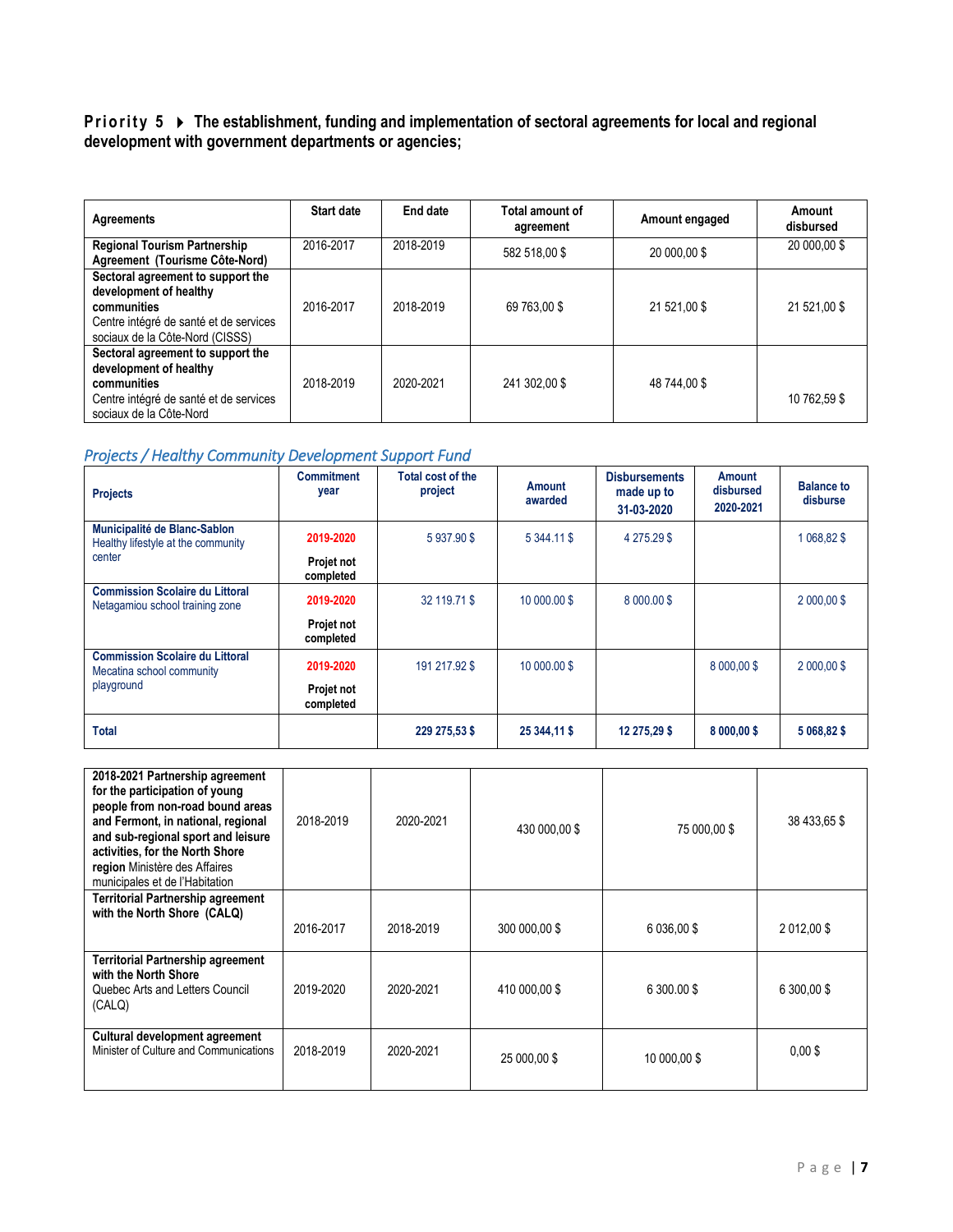| Sectoral agreement for the<br>development of bio-foods in a<br>northern context within the MRC<br>du Golfe-du-Saint-Laurent - Per<br>year for 5 years<br>Minister of Municipal Affairs and<br>Housing - Minister of Agriculture,<br>Fisheries and Food | 2019-2020 | 2020-2021 | 887 500,00\$    | 150 000,00\$  | 33 065,52 \$  |
|--------------------------------------------------------------------------------------------------------------------------------------------------------------------------------------------------------------------------------------------------------|-----------|-----------|-----------------|---------------|---------------|
| Sectoral agreement for the<br>Tourism and maritime industries<br>Minister of Municipal Affairs and<br>Housing                                                                                                                                          | 2019-2020 | 2020-2021 | 550 000,00 \$   | 275 000,00\$  | 152 583.25 \$ |
| Sectoral agreement to support the<br>strengthening of Municipalities on<br>the MRC du Golfe-du-Saint-Laurent<br>(per year for 3 years)<br>Minister of Municipal Affairs and<br>Housing                                                                 | 2019-2020 | 2020-2021 | 700 000.00 \$   | 100 000.00 \$ | 7875.00\$     |
| Total                                                                                                                                                                                                                                                  |           |           | 4 196 083,00 \$ | 712 601,00 \$ | 292 553,01 \$ |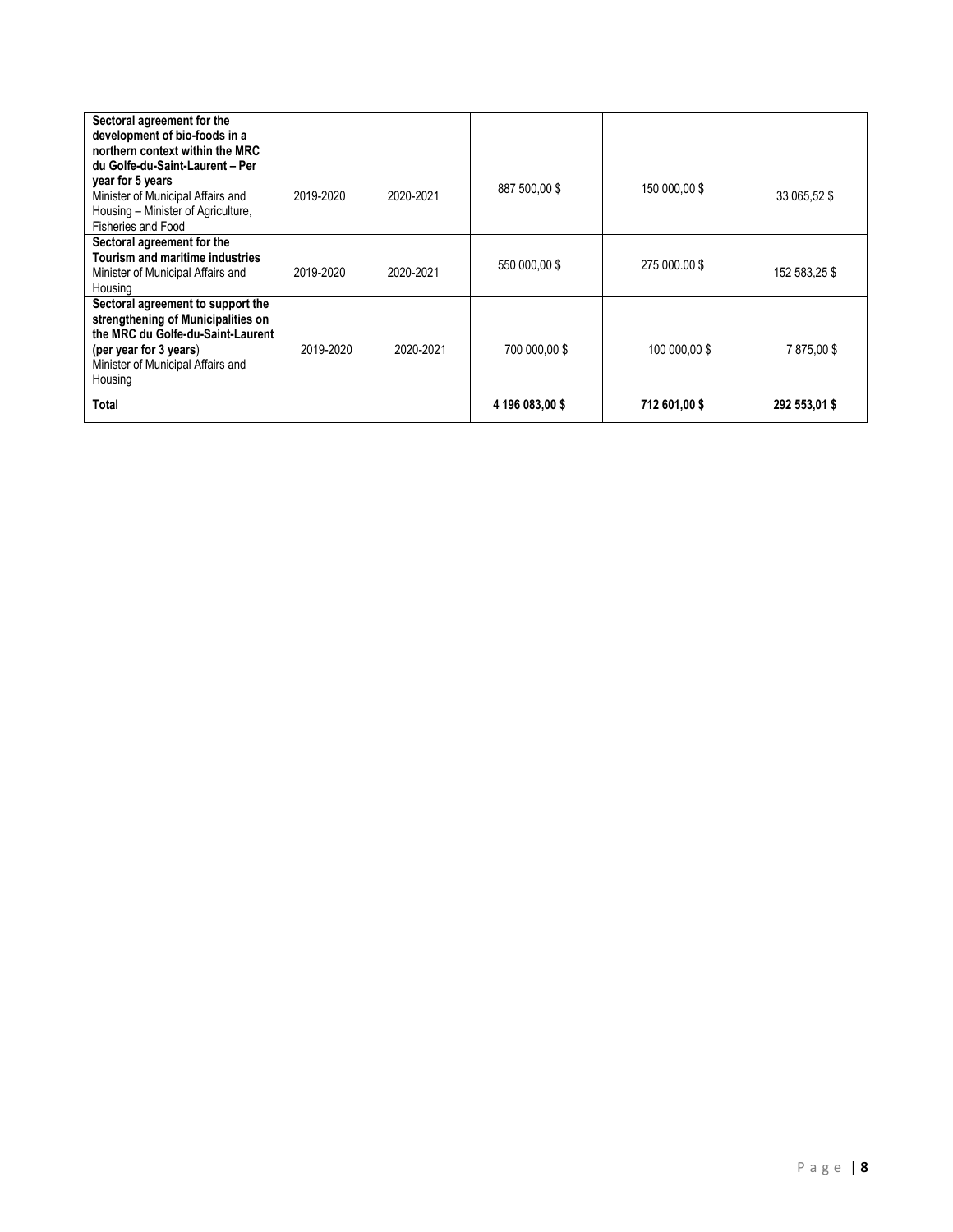# **Priority 6**  $\rightarrow$  **The support for rural development within the MRC of Golfe-du-Saint-Laurent.**

| Projects                                                                                                                           | Commitment<br>year                    | Total cost of the<br>project | Amount<br>awarded | <b>Disbursements</b><br>made up to<br>31-03-2020 | Amount<br>disbursed<br>2020-2021 | <b>Balance to</b><br>disburse |
|------------------------------------------------------------------------------------------------------------------------------------|---------------------------------------|------------------------------|-------------------|--------------------------------------------------|----------------------------------|-------------------------------|
| Municipalité de la Côte-Nord-du-<br>Golfe-du-Saint-Laurent<br>Harrington Harbour Community<br>space                                | 2017-2018<br>Projet not<br>complete   | 24 882,76 \$                 | 19 394,40 \$      | 15 512,52 \$                                     | $0,00$ \$                        | 3878,88\$                     |
| Municipalité de la Côte-Nord-du-<br>Golfe-du-Saint-Laurent<br><b>Bear Pond Trail</b>                                               | 2017-2018                             | 29 962,56 \$                 | 24 000,00 \$      | 19 200,00 \$                                     | 1991,94\$                        | $0,00$ \$                     |
| <b>Fondation Québec Labrador</b><br>The Route through our Roots                                                                    | 2017-2018                             | 88 800,68 \$                 | 11 938,68 \$      | 9 550,95 \$                                      | $0,00$ \$                        | $0,00$ \$                     |
| Municipalité de Blanc-Sablon<br>Improve baseball field                                                                             | 2018-2019                             | 32 655.26 \$                 | 25 000,00 \$      | 20 000,00 \$                                     | 4 473,95 \$                      | $0,00$ \$                     |
| Comité de sport Kegaska<br>Purchase materials to construct<br>outdoor rink                                                         | 2018-2019                             | 5 677,62 \$                  | 5 077,62 \$       | 4 062,10 \$                                      | 1 015,52 \$                      | $0.00$ \$                     |
| Municipalité de Saint-Augustin<br>Keep fit Saint-Augustin                                                                          | 2018-2019                             | 24 303,10 \$                 | 17 530,00 \$      | 14 009.64 \$                                     | 3 502,41 \$                      | $0.00$ \$                     |
| <b>Coasters Association</b><br>Engineer and architecture inspections<br>for the Lower North Shore Housing<br>Corporation           | 2018-2019<br>Projet not<br>completed  | 26 720,77 \$                 | 24 048,70 \$      | 19 238,96 \$                                     | $0,00$ \$                        | 4 809,74 \$                   |
| Comité des loisirs de Tête-à-la-<br><b>Baleine</b><br>Equipment purchase                                                           | 2018-2019<br>Projet not<br>completed  | 12 437,65 \$                 | 11 193,88 \$      | 8955,10\$                                        | $0,00$ \$                        | 2 2 38,78 \$                  |
| Centre d'expérimentation et de<br>Développement en forêt boréale<br>(CEDFOB)<br>Equipment purchase to watch the<br>honeybee health | 2019-2020<br>Projet not<br>completed  | 11 863,00 \$                 | 10 676,70 \$      | 8541,36\$                                        | $0,00$ \$                        | 2 135,34 \$                   |
| Comité de développement<br>communautaire de La Romaine<br>Rearrange community playground at<br>Marie-Sarah school                  | 2019-2020<br>Project not<br>completed | 36 641,92 \$                 | 23 226,32 \$      | 18 581,06 \$                                     | $0,00$ \$                        | 4 645,26 \$                   |
| Table locale des aînés de la MRC<br>du Golfe-du-Saint-Laurent<br>Elaborate a calendar for seniors                                  | 2019-2020<br>Projet not<br>completed  | 9877,19\$                    | 8 277,19 \$       | 6 621,75 \$                                      | $0,00$ \$                        | 1655,44\$                     |